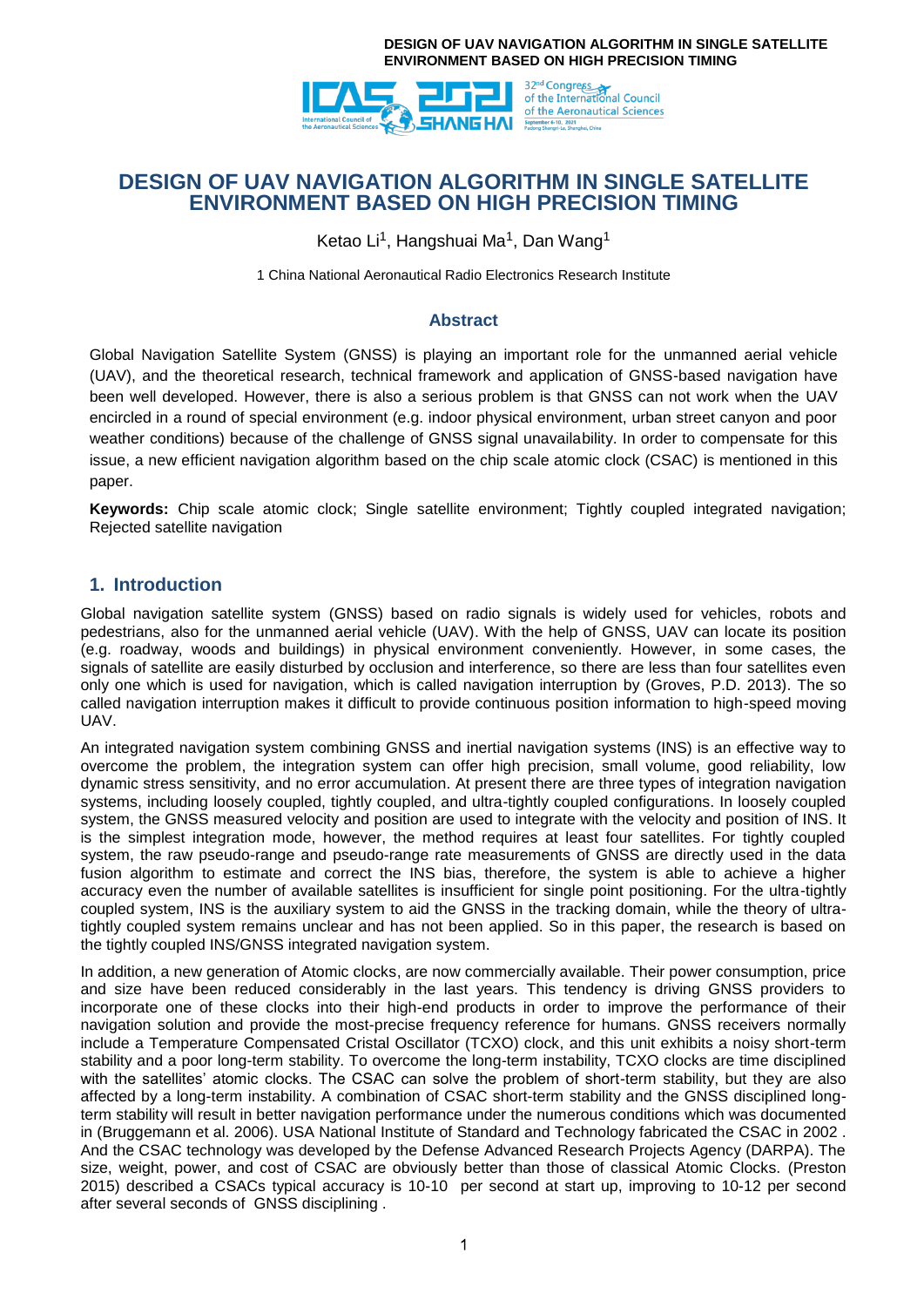Commercialization of CSAC extends the applications of atomic clocks. For positioning and navigation applications, CSAC can improve positioning accuracy. It also can be regarded as a satellite for GNSS. (Van Graas 1992), (Kline 1997), and (Bednarz 2004) found that classical rubidium clocks have the ability to improve positioning accuracy of GNSS. Recently, (David Calero 2015), and (T. Krawinkel 2015) presented that benefits of CSAC in GNSS applications. (Ma 2015) and (Ma 2016) proposed that deeply coupled CSAC and GNSS can improve positioning, navigation, and timing (PNT) robustness and explored the coupled integration of CSAC, MIMU, and GNSS for PNT performance .

Researching the measurement of solving the problem mentioned in the first paragraph based on the integration of CSAC, MIMU, and GNSS has become a hotspot in the field of navigation. Thus, this study contributes to a new integration navigation system based on CSAC to provide continuous and high-accuracy position information to moving carriers in some emergency conditions that UAV can only receive signals from one or two satellites.

## **2. Theory Basis**

## 2.1 Clock Error Modelling

Generally speaking, a clock is an oscillator which can generate a sinusoidal signal with a given nominal frequency coupled with a frequency counter. The deviation of the real from the nominal frequency is composed of frequency offset, drift, and random frequency fluctuations. The difference between the clock's time and nominal time  $t$ , which is called the clock error  $\delta t$ , can be approximated by (1):

$$
\delta t = m_0 + m_1 (t - t_0) + m_2 (t - t_0)^2 + x (t, t_0)
$$
\n(1)

Where  $m_{0}$  is systematic time offset,  $m_{\text{\tiny{l}}}$  is the frequency offset,  $m_{\text{\tiny{2}}}$  is the frequency drift,  $t-t_{0}$ 

represents clock coasting time, and  $x(t,t_0)$  is the random noise. Thus, a quadratic polynomial can be used to describe the main (deterministic) part of a clock model.

(T. Krawinkel 2015) computed two different solutions in order to establish appropriate models for GNSS data analysis and apply the knowledge gained about the devices' frequency stabilities: (i) modeling the process noise in an EKF, (ii) applying a clock polynomial in a sequential least-squares adjustment (SLSA). A description of the EKF algorithm can be found in (T. Krawinkel 2014). The SLSA is basically pretty similar to the Kalman filter. The main difference the estimation results are only based on GNSS observations. Therefore, the clock error of receiver at epoch k is defined as the following equation, we follow (2):

$$
\delta t_k = \sum_{i=0}^n m_i \Delta t^i \tag{2}
$$

Where  $m_i$  refers to the unknown coefficients for time offset  $\left(i\,{=}\,0\right)$ , frequency offset  $\left(i\,{=}\,1\right)$ , and

frequency drift  $(i = 2)$ , respectively, and  $\Delta t^i$  reflects the length of the clock modeling interval. Normally, a linear polynomial is enough to be used to account for time and frequency offset. While for some clocks an additional quadratic term can be more reasonable.

## 2.2 Architecture of Coupled Integration

To carry out this study, a CSAC SA.45S from Microsemi, a STIM300 MIMU, a GNSS receiver OEM-638 from Novatel, a navigation processor, a portable power, and several interfaces are used. The outside view of these elements are shown in Figure 1, The physical structure of the integration navigation system consisted of all of these elements is shown in Figure 2.

Figure 3 describe a more specific architecture of coupled integration, which includes four blocks: GNSS, INS, timing, and precise time-aiding navigation filter. The timing block provides clock signals for others blocks. The GNSS block (receive signal from only one satellite), in turn, determines the start time of CSAC. One pulse per second (1 PPS) signal enters the timing block, and so called "clock coasting" in CSAC restrains clock error accumulation and reduces the noise of 1 PPS signal by using a feedback loop which contains a digital phase detector, regulator, CSAC, and frequency division. In the precise time-aiding navigation filter block, pseudo range, pseudo range rate, INS output, and precise time are the input data. Integration state and observation models are constructed based on precise time, and the Kalman filter is used to integrate navigation information. Finally, the error parameters are corrected and the calibrated data is transmitted back to sensors. The PNT information is provided as the integration of navigation system's output.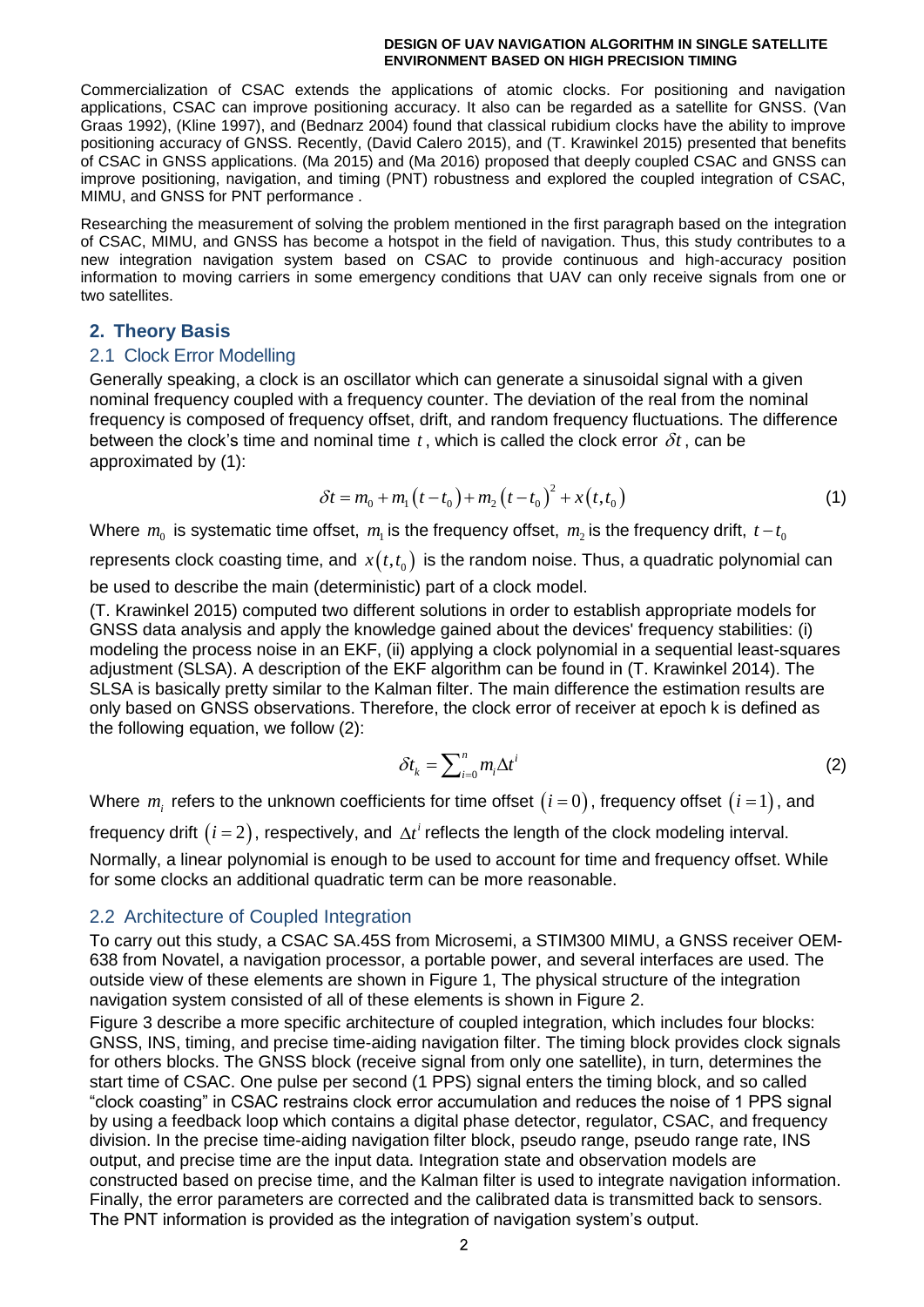

Figure 1 – The outside view of CSAC、MIMU and GNSS receiver.



Figure 2 – The physical structure of the coupled integration.





# **3. Mathematical Model of Navigation Filter**

The precise time-aiding coupled navigation filter is based on the Kalman filter. Specifically, the integration state model is constructed by inertial sensors (gyroscope and accelerometer), the integration observation model is constructed by GNSS information, and all above work with precise time aiding.

## 3.1 Integration State Model

The state vector  $X$  can be defined as  $(3)$ :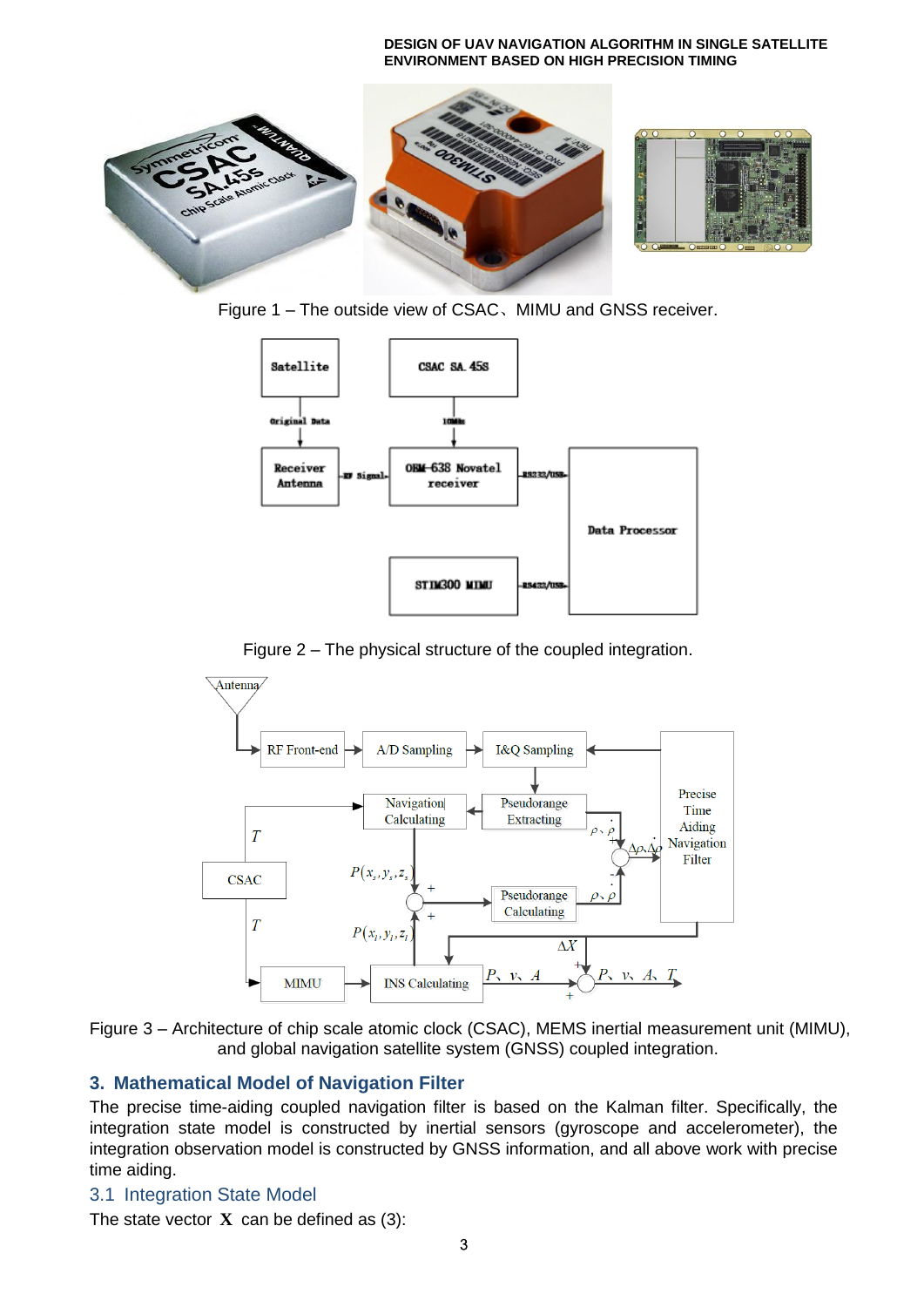$$
X = \begin{bmatrix} \phi & \delta R & \delta V & \varepsilon & \nabla & \delta K_{g} & \delta K_{a} \end{bmatrix}^{T}
$$
 (3)

Where  $\pmb{\phi} {=} \begin{bmatrix} \phi_E & \phi_N & \phi_U \end{bmatrix}$ is the error of pitch, roll, and yaw angles;  $\pmb{\delta R} {=} \begin{bmatrix} \delta\lambda & \delta L & \delta h \end{bmatrix}$ is the error of latitude, longitude, and altitude of MIMU;  $\delta V = [\delta v_{_E} \quad \delta v_{_N} \quad \delta v_{_U}]$  is the error of east, north, and up velocity;  $\bm{\epsilon} = \begin{bmatrix} \bm{\epsilon}_x & \bm{\epsilon}_y & \bm{\epsilon}_z \end{bmatrix}$  is the three-axis gyroscope bias;  $\nabla = \begin{bmatrix} \nabla_x & \nabla_y & \nabla_z \end{bmatrix}$  is the three-axis accelerometer bias;  $\delta \bm{K}_g = \begin{bmatrix} \delta k_{gx} & \delta k_{gy} & \delta k_{gz} \end{bmatrix}$  is the scale factor error of the gyroscopes; and  $\delta \bm{K}_a = \begin{bmatrix} \delta k_{ax} & \delta k_{ay} & \delta k_{az} \end{bmatrix}$  is the scale factor of the accelerometers. Compare with the state model of traditional tightly coupled integrated navigation system, clock bias and drift are not treated as state variables in this model because of the precise time aiding. Therefore, the state equation is obtained:

$$
\dot{X} = F \cdot X + W \tag{4}
$$

Where  $\boldsymbol{F}$  is the state matrix, and  $\boldsymbol{W}$  is the state noise.

# 3.2 Integration Observation Model

### *Range Measurement Error*

Suppose that the real position of the carrier is  $\bm{R}_0 = \begin{bmatrix} x_0 & y_0 & z_0 \end{bmatrix}^T$ , the position of the carrier calculated by the MIMU is  $\bm{R}_{MIMU} = \begin{bmatrix} x_{MIMU} & y_{MIMU} & z_{MIMU} \end{bmatrix}^T$  $\boldsymbol{R}_{\textit{MIMU}} = \begin{bmatrix} x_{\textit{MIMU}} & y_{\textit{MIMU}} & z_{\textit{MIMU}} \end{bmatrix}^T$ , the number of satellites which can be received by the receiver is  $N=1,2,...n$  and the position of the nth satellite is  $R_{(n)}=\left|x_{(n)}-y_{(n)}-z_{(n)}\right|$ *T*  $\bm{R}_{(n)} = \begin{bmatrix} x_{(n)} & y_{(n)} & z_{(n)} \end{bmatrix}^T$ . So the pseudo-range between the carrier calculated by the MIMU and the satellite can be written as:<br>  $\rho_{MIMU}^{(n)} = \left| \mathbf{R}_{(n)} - \mathbf{R}_{MIMU} \right| = \sqrt{\left( x_{(n)} - x_{MIMU} \right)^2 + \left( y_{(n)} - y_{MIMU} \right)^2 + \left( z_{(n)} - z_{MIMU} \right)^2}$  (5) as:

$$
\rho_{MIMU}^{(n)} = \left| \mathbf{R}_{(n)} - \mathbf{R}_{MIMU} \right| = \sqrt{\left( x_{(n)} - x_{MIMU} \right)^2 + \left( y_{(n)} - y_{MIMU} \right)^2 + \left( z_{(n)} - z_{MIMU} \right)^2}
$$
(5)

Meanwhile, the real range between the real position of the carrier and the satellite is:  

$$
r_0^{(n)} = |\mathbf{R}_{(n)} - \mathbf{R}_0| = \sqrt{(x_{(n)} - x_0)^2 + (y_{(n)} - y_0)^2 + (z_{(n)} - z_0)^2}
$$
(6)

Taylor expansion of equation (7) is obtained as follow by neglecting higher order terms:<br> $a^{(n)} = r^{(n)} + \frac{x_{(n)} - x_0}{r} \delta x + \frac{y_{(n)} - y_0}{r} \delta y + \frac{z_{(n)} - z_0}{r} \delta z$ 

$$
\rho_{MIMU}^{(n)} = r_0^{(n)} + \frac{x_{(n)} - x_0}{r_0^{(n)}} \delta x + \frac{y_{(n)} - y_0}{r_0^{(n)}} \delta y + \frac{z_{(n)} - z_0}{r_0^{(n)}} \delta z
$$
(7)

The pseudo-range between the carrier and satellite provided by the GNSS receiver with the precise time aiding is:

$$
\rho_{GNSS}^{(n)} = r_0^{(n)} + \varepsilon_{\delta t_u} + \varepsilon_c^{(n)}
$$
\n(8)

Where  $\varepsilon_c^{(n)}$  $\varepsilon_c^{(n)}$  is the error of position, which include the satellite clock offset, ephemeris errors, ionosphere delay, troposphere delay, and multipath error except the receiver clock noise.  $\varepsilon_{_{\delta t_u}}$  is the error of position caused by the receiver clock noise.

Thus, the range measurement error is: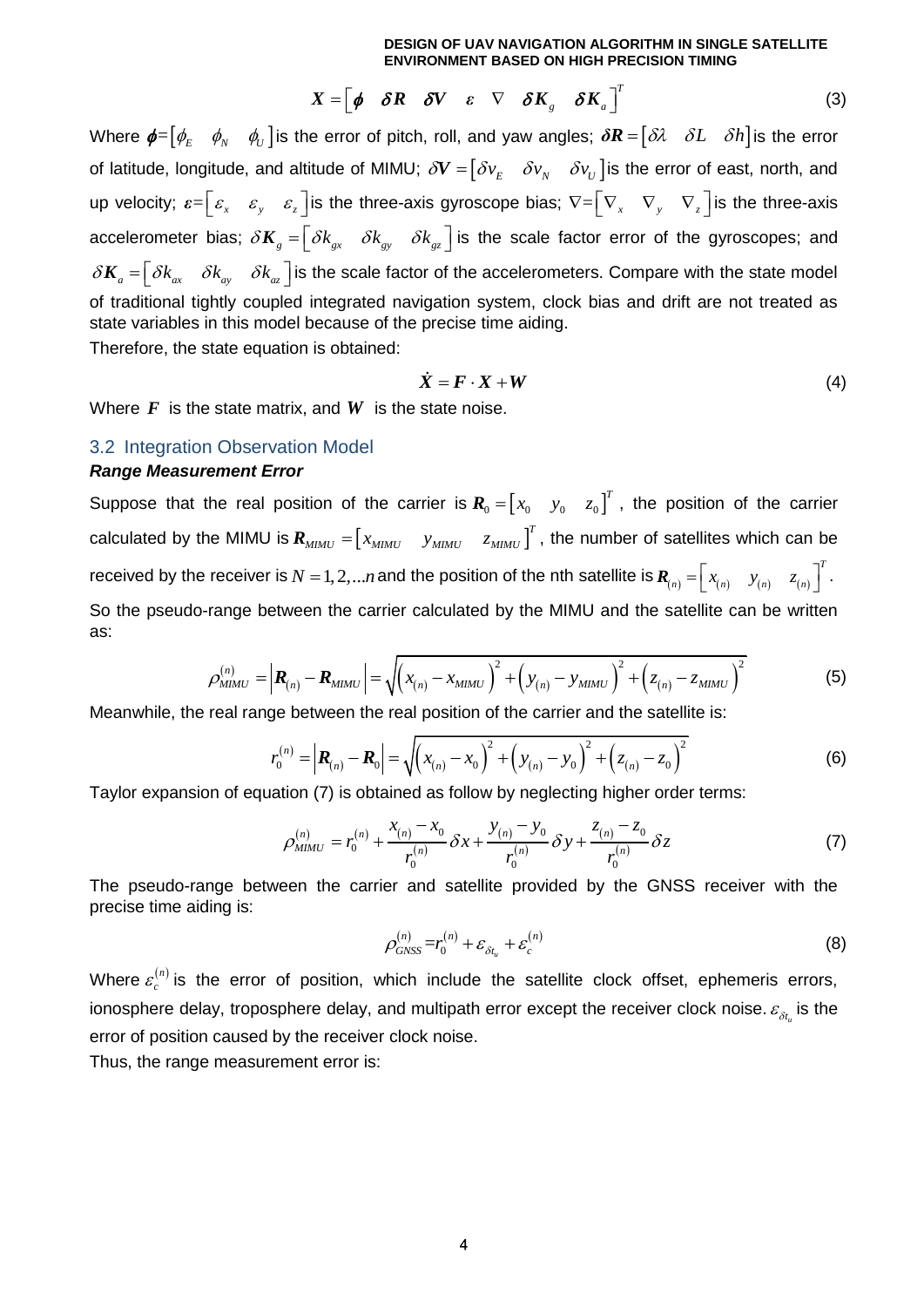$$
\delta \rho^{(n)} = \rho_{GNSS}^{(n)} - \rho_{MMU}^{(n)}
$$
  
\n
$$
\delta \rho^{(n)} = \rho_{GNSS}^{(n)} - \rho_{MMU}^{(n)}
$$
  
\n
$$
= -\left(\frac{x_{(n)} - x_0}{r_0^{(n)}} \delta x + \frac{y_{(n)} - y_0}{r_0^{(n)}} \delta y + \frac{z_{(n)} - z_0}{r_0^{(n)}} \delta z\right) + \varepsilon_c^{(n)} + \varepsilon_{\delta u}
$$
  
\n
$$
= -\left[\frac{x_{(n)} - x_0}{r_0^{(n)}} - \frac{y_{(n)} - y_0}{r_0^{(n)}} - \frac{z_{(n)} - z_0}{r_0^{(n)}}\right] \left[\frac{\delta x}{\delta y}\right] + \varepsilon_c^{(n)} + \varepsilon_{\delta u}
$$
  
\n(9)

Where

$$
\begin{bmatrix} \delta x \\ \delta y \\ \delta z \end{bmatrix} = C_g^e \begin{bmatrix} R \cos L \delta \lambda \\ R \delta L \\ \delta h \end{bmatrix} = \left(C_e^g\right)^{-1} \begin{bmatrix} R \cos L & 0 & 0 \\ 0 & R & 0 \\ 0 & 0 & 1 \end{bmatrix} \begin{bmatrix} \delta \lambda \\ \delta L \\ \delta h \end{bmatrix}
$$
(10)

When the visible satellites' number is  $N$  , The range measurement error can be indicated as:

$$
\delta \rho = M \begin{bmatrix} \delta x \\ \delta y \\ \delta z \end{bmatrix} + \varepsilon_c + \varepsilon_{\delta t u} \tag{11}
$$

Where

$$
\delta \rho = \begin{bmatrix} \delta \rho^{(1)} \\ \delta \rho^{(2)} \\ \vdots \\ \delta \rho^{(N)} \end{bmatrix}, \qquad M = \begin{bmatrix} \frac{x_0 - x_{(1)}}{r_0^{(1)}} & \frac{y_0 - y_{(1)}}{r_0^{(1)}} & \frac{z_0 - z_{(1)}}{r_0^{(1)}} \\ \frac{x_0 - x_{(2)}}{r_0^{(2)}} & \frac{y_0 - y_{(2)}}{r_0^{(2)}} & \frac{z_0 - z_{(2)}}{r_0^{(2)}} \\ \vdots & \vdots & \vdots \\ \frac{x_0 - x_{(N)}}{r_0^{(N)}} & \frac{y_0 - y_{(N)}}{r_0^{(N)}} & \frac{z_0 - z_{(N)}}{r_0^{(N)}} \end{bmatrix}, \qquad \varepsilon_c + \varepsilon_{\delta u} = \begin{bmatrix} \varepsilon_c^{(1)} + \varepsilon_{\delta u} \\ \varepsilon_c^{(2)} + \varepsilon_{\delta u} \\ \vdots \\ \varepsilon_c^{(N)} + \varepsilon_{\delta u} \end{bmatrix}
$$
(12)

### *Range Rate Measurement Error*

The derivative of formula (6) and (7) with time can be written as:

$$
\begin{aligned}\n\text{We assume that } \text{Error} \\
\text{of formula (6) and (7) with time can be written as:} \\
\dot{r}_0^{(n)} &= \frac{\left(x_{(n)} - x_0\right)\left(\dot{x}_{(n)} - \dot{x}_0\right) + \left(y_{(n)} - y_0\right)\left(\dot{y}_{(n)} - \dot{y}_0\right) + \left(z_{(n)} - z_0\right)\left(\dot{z}_{(n)} - \dot{z}_0\right)}{r_0^{(n)}} \\
\text{(13)} \\
\dot{r}_0^{(n)} &= \frac{\left(\dot{x}_{(n)} - \dot{x}_0\right)\left(\dot{x}_{(n)} - \dot{x}_0\right) + \left(y_{(n)} - y_0\right)\dot{r}_0^{(n)}}{r_0^{(n)}}\n\end{aligned}
$$

$$
\dot{r}_{0}^{(n)} = \frac{\dot{r}_{0}^{(n)} - \dot{r}_{0}^{(n)} \dot{\sigma}_{0}^{(n)}}{r_{0}^{(n)}}
$$
(13)  

$$
\dot{\rho}_{MIMU}^{(n)} = \dot{r}_{0}^{(n)} + \left( \frac{\dot{x}_{(n)} - \dot{x}_{0}}{r_{0}^{(n)}} - \frac{\left(x_{(n)} - x_{0}\right)\dot{r}_{0}^{(n)}}{\left(r_{0}^{(n)}\right)^{2}} \right) \delta x + \left( \frac{\dot{y}_{(n)} - \dot{y}_{0}}{r_{0}^{(n)}} - \frac{\left(y_{(n)} - y_{0}\right)\dot{r}_{0}^{(n)}}{\left(r_{0}^{(n)}\right)^{2}} \right) \delta y
$$
(14)  

$$
+ \left( \frac{\dot{z}_{(n)} - \dot{z}_{0}}{r_{0}^{(n)}} - \frac{\left(z_{(n)} - z_{0}\right)\dot{r}_{0}^{(n)}}{\left(r_{0}^{(n)}\right)^{2}} \right) \delta z + \frac{x_{(n)} - x_{0}}{r_{0}^{(n)}} \delta \dot{x} + \frac{y_{(n)} - y_{0}}{r_{0}^{(n)}} \delta \dot{y} + \frac{z_{(n)} - z_{0}}{r_{0}^{(n)}} \delta \dot{z}
$$
(14)

Where,  $\delta \dot{x} = \dot{x}_{MIMU} - \dot{x}_0$ ,  $\delta \dot{y} = \dot{y}_{MIMU} - \dot{y}_0$ ,  $\delta \dot{z} = \dot{z}_{MIMU} - \dot{z}_0$  are the vector's velocity error.

The derivative of range between carrier and the satellite from GNSS receiver with time is:

$$
\dot{\rho}_{GNSS}^{(n)} = \dot{r}_0^{(n)} + \xi^{(n)} \tag{15}
$$

$$
\dot{\rho}_{GNSS}^{(n)} = \dot{r}_0^{(n)} + \xi^{(n)}
$$
(15)  

$$
\xi^{(n)} = \xi_{sat-orbit}^{(n)} + \xi_{sat-clock}^{(n)} + \xi_{sat-speed}^{(n)} + \xi_{t+i}^{(n)} + \xi_{rec-clock}^{(n)} + \xi_{rec-pos}^{(n)} + \xi_{rec-dop}^{(n)}
$$
(16)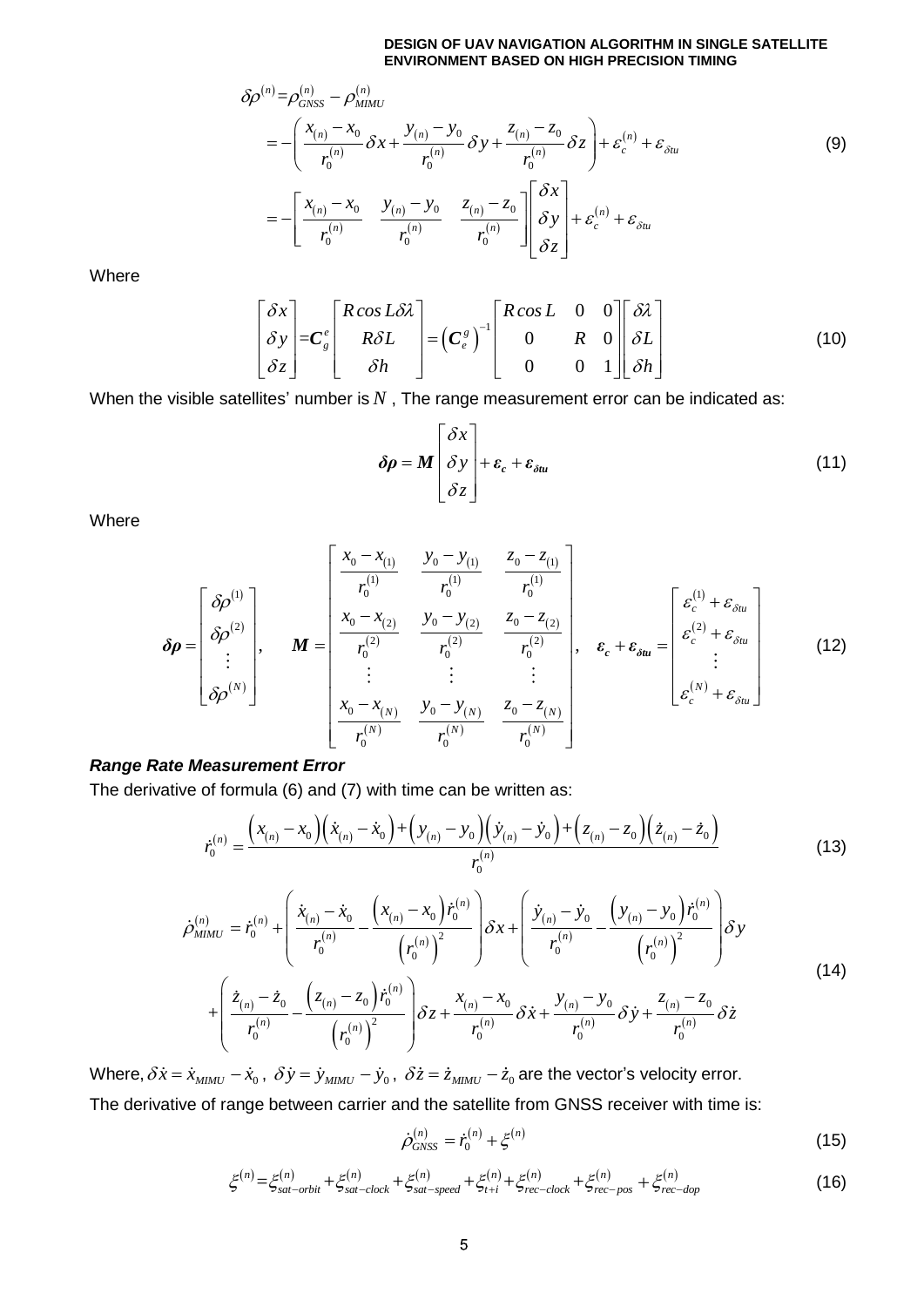Where  $\xi_{sat-orbit}^{(n)}, \xi_{sat-clock}^{(n)}, \xi_{sat-speed}^{(n)}, \xi_{t+i}^{(n)}, \xi_{rec-clock}^{(n)}, \xi_{rec}^{(n)}$  $\xi_{rec-pos}^{(n)}$  and  $\xi_{rec-dop}^{(n)}$  are the error of range rate caused by the satellite track error, satellite clock offset, satellite speed, ionosphere delay, troposphere

Thus, the derivative of the range measurement error can be written as:<br> $\delta \dot{\rho}^{(n)} = \dot{\rho}_{\text{cavss}}^{(n)} - \dot{\rho}_{\text{aunv}}^{(n)} = \xi^{(n)}$ 

delay, receiver clock offset, receiver position error and receiver doppler measurement error.  
\nThus, the derivative of the range measurement error can be written as:  
\n
$$
\delta \dot{\rho}^{(n)} = \dot{\rho}_{GNSS}^{(n)} - \dot{\rho}_{MIMU}^{(n)} = \xi^{(n)}
$$
\n
$$
-\left[ \left( \frac{\dot{x}_{(n)} - \dot{x}_0}{r_0^{(n)}} - \frac{\left( x_{(n)} - x_0 \right) \dot{r}_0^{(n)}}{\left( r_0^{(n)} \right)^2} \right) \delta x + \left( \frac{\dot{y}_{(n)} - \dot{y}_0}{r_0^{(n)}} - \frac{\left( y_{(n)} - y_0 \right) \dot{r}_0^{(n)}}{\left( r_0^{(n)} \right)^2} \right) \delta y \tag{17}
$$
\n
$$
+ \left( \frac{\dot{z}_{(n)} - \dot{z}_0}{r_0^{(n)}} - \frac{\left( z_{(n)} - z_0 \right) \dot{r}_0^{(n)}}{\left( r_0^{(n)} \right)^2} \right) \delta z + \frac{x_{(n)} - x_0}{r_0^{(n)}} \delta \dot{x} + \frac{y_{(n)} - y_0}{r_0^{(n)}} \delta \dot{y} + \frac{z_{(n)} - z_0}{r_0^{(n)}} \delta \dot{z} \right]
$$
\nMearrible, the correlation between the response rate, were and the precision is determined by the system of the system is not equal to the

Normally, the correlation between the range rate error and the position error is extremely weak, so the equation (17) can be simplified as follow:

s simplified as follow:  
\n
$$
\delta \dot{\rho}^{(n)} = \xi^{(n)} - \left( \frac{x_{(n)} - x_0}{r_0^{(n)}} \delta \dot{x} + \frac{y_{(n)} - y_0}{r_0^{(n)}} \delta \dot{y} + \frac{z_{(n)} - z_0}{r_0^{(n)}} \delta \dot{z} \right)
$$
\n(18)

When the visible satellites' number is  $^N$  ,The range rate measurement error can be indicated as:

$$
\delta \dot{\rho} = M \begin{bmatrix} \delta \dot{x} \\ \delta \dot{y} \\ \delta \dot{z} \end{bmatrix} + \xi \tag{19}
$$

Where

$$
\delta \dot{\rho} = \begin{bmatrix} \delta \dot{\rho}^{(1)} \\ \delta \dot{\rho}^{(2)} \\ \vdots \\ \delta \dot{\rho}^{(N)} \end{bmatrix}, \xi = \begin{bmatrix} \xi^{(1)} \\ \xi^{(2)} \\ \vdots \\ \xi^{(N)} \end{bmatrix}
$$
(20)

### *Observation Model*

The observation equation is obtained:

$$
Z = C \cdot X + U \tag{21}
$$

Where the observation variable is:

$$
Z = \begin{bmatrix} \delta \rho \\ \delta \dot{\rho} \end{bmatrix}_{2N \times 1}
$$
 (22)

The observation matrix is:

$$
\mathbf{z} = \begin{bmatrix} 6\dot{\rho} \end{bmatrix}_{2N\times 1}
$$
\n
$$
\mathbf{c} = \begin{bmatrix} 6\dot{\rho} \end{bmatrix}_{2N\times 1}
$$
\n
$$
\mathbf{c} = \begin{bmatrix} 6\dot{\rho} \end{bmatrix}_{N\times 3} \quad \mathbf{M} \cdot (\mathbf{C}_{e}^{s})^{-1} \begin{bmatrix} R\cos L & 0 & 0 \\ 0 & R & 0 \\ 0 & 0 & 1 \end{bmatrix} \quad \begin{bmatrix} 0_{N\times 3} & 0_{N\times 3} & 0_{N\times 3} & 0_{N\times 3} \\ 0_{N\times 3} & 0_{N\times 3} & 0_{N\times 3} & 0_{N\times 3} \\ 0_{N\times 3} & 0_{N\times 3} & 0_{N\times 3} & 0_{N\times 3} & 0_{N\times 3} \end{bmatrix}
$$
\n(23)

The observation noise is:

$$
U = \begin{bmatrix} \varepsilon_{\delta_{lu}} + \varepsilon_c \\ \xi \end{bmatrix}_{2N \times 1}
$$
 (24)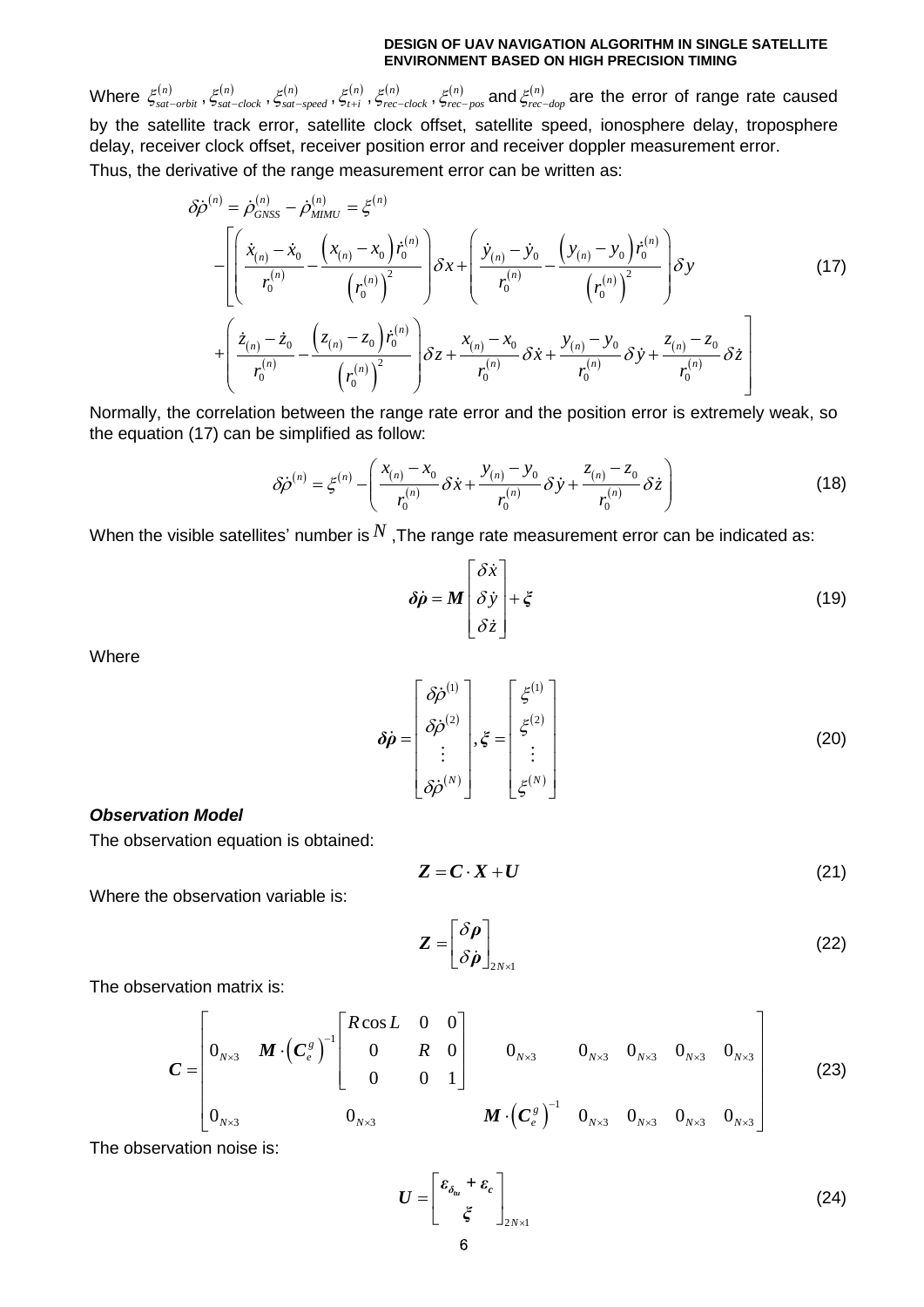## **4. Simulation and Verification**

## 4.1 Flight Path Design

Figure 4 illustrates a simple flight path of a UAV which lasts for approximately 2150s, which conclude UAV's elementary motion such as stationary, speed up skating, climb, flat flight, turn, landing and slow down skating. The black, red and yellow ellipses mark three areas where the GNSS receiver can only obtain 1~3 satellites observation information. The UAV's attitude and speed in the whole flight phase are showed in the figure 5.







Figure 5 – The UAV's attitude and speed.

# 4.2 Simulation Condition and Parameter

Considering the UAV's background, we set the MIMU's device error in the table 1.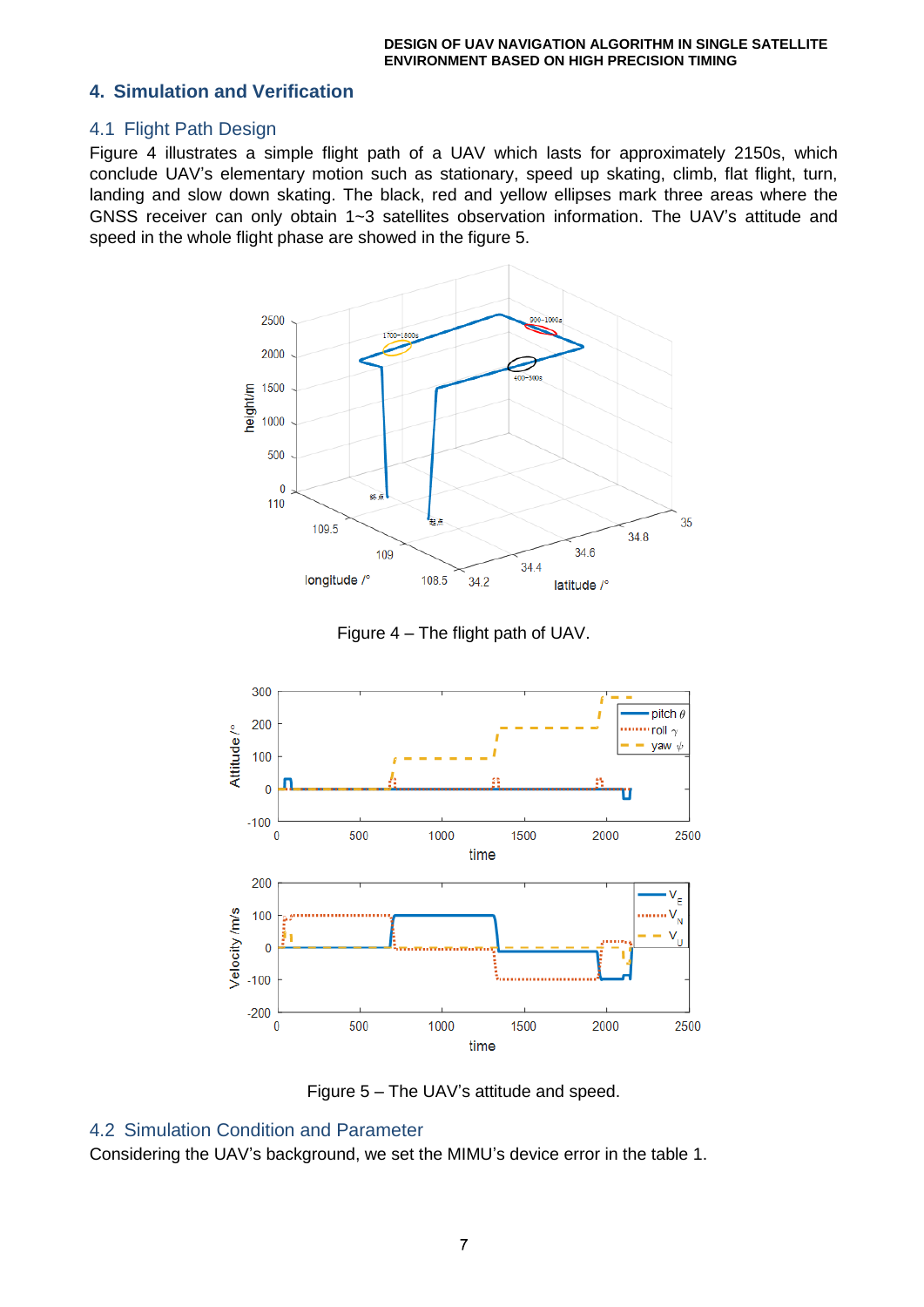| Sensor        | Parameter                       | Value                  |  |
|---------------|---------------------------------|------------------------|--|
| Gyroscope     | <b>Constant Bias</b>            | $50^\circ/h$           |  |
|               | Random Walk Coefficient         | $0.6^\circ / \sqrt{h}$ |  |
|               | <b>Calibration Factor Error</b> | 1000PPM $(1\sigma)$    |  |
| Accelerometer | <b>Constant Bias</b>            | $1 \times 10^{-4} g$   |  |
|               | Random Walk Coefficient         | $200\mu g / \sqrt{Hz}$ |  |
|               | <b>Calibration Factor Error</b> | 1000PPM $(1\sigma)$    |  |

Table 1 – Main parameters of MIMU.

# 4.3 Open Environment

Suppose the UAV stay in the open environment during all the flight path. Figure 6 shows the tracked satellite number. The simulation navigation results are compared in Figure 7 and Table 2. The result of the coupled integration navigation of the demo setup "CSAC/MIMU/GNSS" was better than that obtained by another form. The horizontal positioning accuracy of "CSAC/MIMU/GNSS" (RMS) was 24.5% higher than that of "MIMU/GNSS" (RMS).





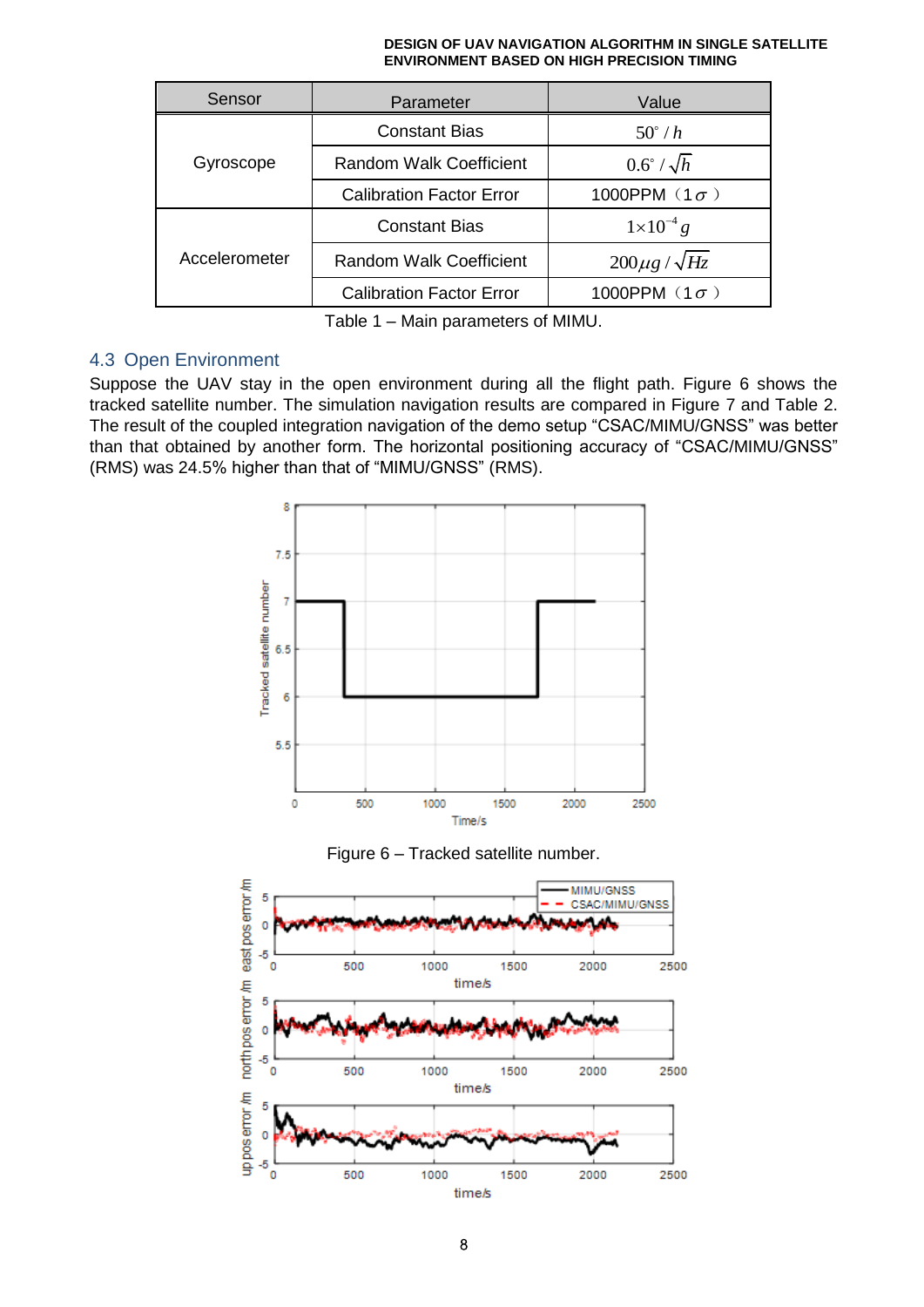| Mode           | East/m | North/m | Horizontal/m |
|----------------|--------|---------|--------------|
| MIMU/GNSS      | 0.7149 | 1.1190  | 1.3279       |
| CSAC/MIMU/GNSS | 0.5733 | 0.8220  | 1.0022       |

Figure 7 – Open environment comparison.

Table 2 – Position error comparison in open environment (RMS).

### 4.4 Harsh Environment

Reduce the visible satellite number to only one when UAV fly in the black red and yellow areas. Figure 8 and table 3 illustrated the comparison of the navigation results. After application of the harsh environment, the positioning errors of "MIMU/GNSS" increased quickly with time, reaching >600 m at the end. The positioning errors of "CSAC/MIMU/GNSS" increased slowly and the horizontal error was 44.3942 m, which was more accurate than "MIMU/GNSS". Figure 9 and table 4 showed that "CSAC/MIMU/GNSS" can still provide high accuracy positioning function when the visible satellite number is less than four. When the tracked satellite number is one, the horizontal positioning error of "CSAC/MIMU/GNSS" can be maintained about 100m in 100 seconds.





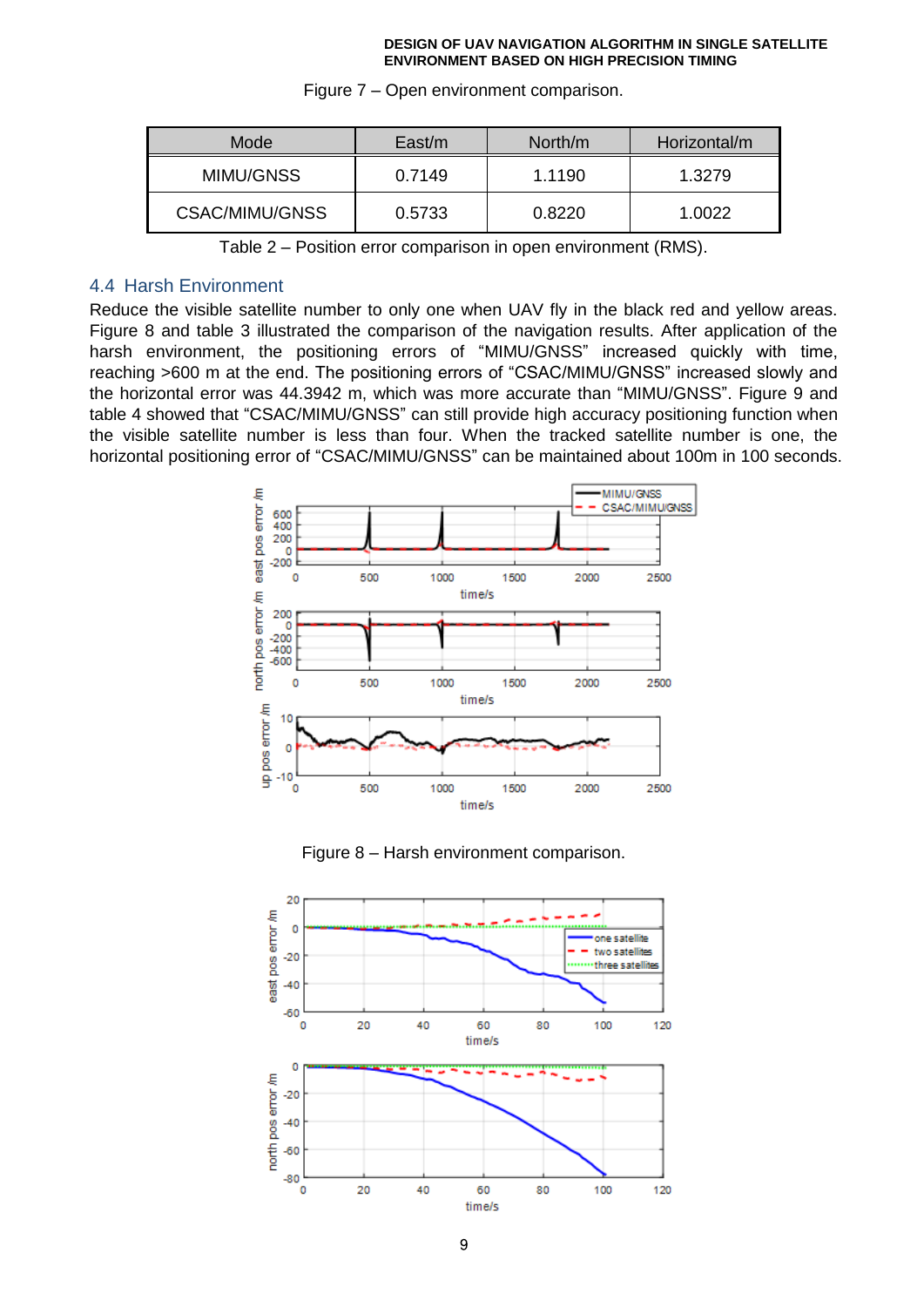| Mode           | East/m   | North/m  | Horizontal/m |
|----------------|----------|----------|--------------|
| MIMU/GNSS      | 161.7599 | 180.2606 | 242.1985     |
| CSAC/MIMU/GNSS | 26.4716  | 35.6384  | 44.3942      |

Figure 9 –Positioning error hold comparison.

Table 3 – Position error comparison in harsh environment (RMS).

| <b>Tracked Satellite</b> | Horizontal Positioning Error/m |         |          |
|--------------------------|--------------------------------|---------|----------|
| <b>Number</b>            | 100s                           | 200s    | 300s     |
| one                      | 106.7155                       | 1535.2  |          |
| two                      | 13.0385                        | 34.1687 | 133.9819 |
| three                    | 2.0560                         | 5.7158  | 25.0369  |

Table 4 –Horizontal position error comparison with different satellite number (MAX).

# **5. Conclusions**

This paper discussed a new coupled integration of CSAC, MIMU, and GNSS applied in emergency conditions for the UAV based on single-satellite. The architecture of the integration was designed and the mathematical models of precise time aiding navigation filter were derived. A simulation was carried out to test and validate the system and the mathematical model of navigation filter. Results showed that the coupled integration was more accurate than the traditional techniques (the tightly coupled GNSS/MIMU) especially when the signals are disturbed. Therefore, the coupled integration of CSAC, MIMU, and GNSS can be used in some emergency conditions for the UAV and improve the PNT performance.

# **6. Contact Author Email Address**

Ketao Li: weiwolkt@163.com

## **References**

- [1] Groves, P.D. The PNT Boom: Future Trends in Integrated Navigation. Inside GNSS, vol. 8, pp. 44-49, 2013.
- [2] Microsemi GPS-2700 and GPS-2750 Datasheet (052112).
- [3] Bruggemann, T. S., Greer, D. G and Walker, R. "Chip Scale Atomic Clocks: Benefits to Airborne GNSS Navigation Performance.", International Global Navigation Satellite Systems Society IGNSS Symposium 2006.
- [4] Lutwak, R. Chip-Scale Atomic Clock (Briefing Charts); Symmetricom-Technology Realization Center: Beverly, MA, USA, 2007.
- [5] Preston, S., "GPS Multipath Detection and Mitigation Timing Bias Techniques", Auburn University Thesis, pp. 21 & 49, 2015.
- [6] Van Graas, F.; Braasch, M. GPS interferometric attitude and heading determination: Initial flight test results. Navigation, 38, 297–316,1992.
- [7] Kline, P.A. Atomic Clock Augmentation for Receivers Using the Global Positioning System; Virginia Polytechnic Institute and State University: Blacksburg, VA, USA, 1997.
- [8] Bednarz, S.G. Adaptive Modeling of GPS Receiver Clock for Integrity Monitoring during Precision Approaches; Massachusetts Institute of Technology: Cambridge, MA, USA, 2004.
- [9] David, C, Enric F. Characterization of Chip-Scale Atomic Clock for GNSS navigation solutions, 2015 International Association of Institutes of Navigation World Congress Prague, Czech Republic, pp: 20– 23, October 2015
- [10]T. Krawinkel and S. Schön, "Application of Miniaturized Atomic Clocks in Kinematic GNSS Single Point Positioning," in Proceedings of the 28th European Frequency and Time Forum, Neuchatel, Switzerland,